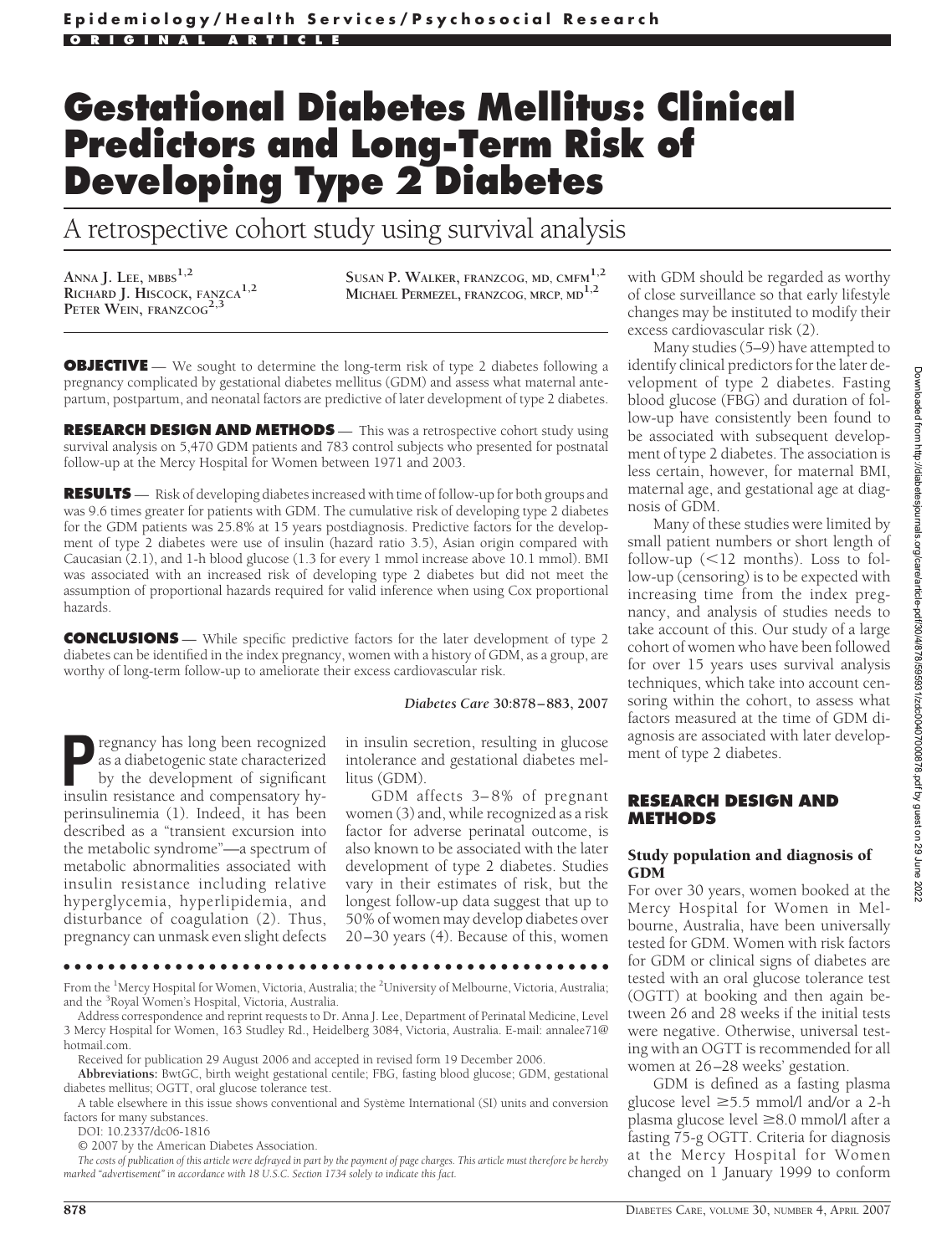All women who are diagnosed with GDM receive advice about diet and exercise and are monitored in a specialized clinic involving a diabetes physician. Selfmonitoring of blood glucose levels is performed and insulin therapy commenced for persistent FBG values  $>$  5.5 mmol/l or 2-h postprandial blood glucose values  $>$  6.5 mmol/l.

Maternal antepartum, postpartum, and neonatal variables are collected prospectively and entered into a standardized relational database. Variables recorded are as follows: *1*) maternal factors at time of GDM diagnosis, i.e., age, country of birth, parity, height, weight, date and gestation of diagnosis, and family history of type 2 diabetes; *2*) antenatal factors, i.e., use of insulin and values of the diagnostic OGTT (fasting 1- and 2-h blood glucose levels); and *3*) neonatal factors, i.e., birth weight and gestation. Constructed variables are BMI (kg/m<sup>2</sup>) and birth weight gestational centile (BwtGC) using standardized growth charts based on 28,000 Mercy Hospital for Women births between October 1993 and December 2003 (not corrected for ethnicity). Control subjects are antenatal patients with normal OGTTs who were recruited from antenatal clinics in the years before 1997. They were otherwise unmatched to the GDM population.

# Follow-up testing

Before the commencement of a formal follow-up program in 1981, all GDM patients were encouraged to attend appointments for follow-up; however, only 10% did so. The formal program consists of diabetes educator review, OGTT at 6 weeks postpartum, and written explanation of the reasons for further testing. Postpartum testing consists of a 75-g OGTT with diabetes diagnosed according to the 1998 World Health Organization criteria as adopted by the Australian Diabetes Society (12). This lowered the diagnostic FBG threshold from  $\geq 7.8$  mmol/l (prior to 1 January 1999) to  $\geq 7.0$  mmol/l (on or after 1 January 1999). Those with normal results are recalled for testing in 2 years, while those

# Statistical analysis

Cohort characteristics were described for categorical variables by *n* (%) and for continuous variables using mean  $\pm$  SD or median (25th–75th percentile) according to their distribution. The quality of cohort was assessed by both the median failure time for censored observations and the Clark-Altman completion score (14). The unadjusted overall time to failure (development of type 2 diabetes) was described using the Kaplan-Meier failure curve. Univariate Cox proportional hazards regression was used to assess associations, measured as hazard ratios (HRs), between covariates and failure time (15). Multivariate Cox proportional hazards regression was performed using multiple imputation of missing covariate values and complete case analysis. The multiple imputation technique used the imputation by chained equations method (16) to create 20 imputed datasets, from which parameter point and variance estimates (adjusted using Rubin's rules) were computed. Complete case analysis was undertaken using semipurposeful selection techniques. Rescaling of covariates, based on clinical meaningful changes from the mean (height, age, birth weight, BwtGC, and OGTT values) or lowest value (BMI), was made before multivariate regression analysis. The assumptions of proportional hazards and linearity of continuous covariates were checked for all final models. Significance level was set at  $P = 0.05$ . Analysis was performed using Stata statistical software, version 9 (Stata, College Station, TX).

# **RESULTS**

# Quality of database

The proportion of patients under observation for this study was 43.8% at 2.5 years, 28.3% at 5 years, 11.8% at 10 years, and 5.1% at 15 years. Time under observation was assessed by the following: *1*) the median analysis time for censored observations, which was 2.2 years (range 0.05–29.9) for the censored GDM patients and 8.6 years (0.6–30.5) for the control group; and *2*) the Clark-Altman completeness score, given as  $C = 100 \times$ 

(observed, possibly censored time for each patient)/(potential follow-up time for each patient). For the GDM patients, this equaled 29%, indicating that, on average, these patients were followed up for slightly less than one-third of the average maximal follow-up time.

# Baseline characteristics

The cohort consisted of 7,778 patients (6,989 GDM patients and 789 control subjects). Postnatal follow-up did not occur in 1,525 patients (1,519 GDM patients and 6 control subjects), leaving 6,253 who presented for at least one follow-up visit and were therefore available for analysis (5,470 GDM patients and 783 control subjects). Of the 5,470 patients with a diagnosis of GDM, 405 (7.4%) were diagnosed with type 2 diabetes, and 16 (2.0%) control patients developed diabetes during the follow-up period. The first date of entry was 26 April 1971 and the last 4 July 2003. The last follow-up date was 17 November 2003. The baseline characteristics are presented in Table 1.

# Risk of development of type 2 diabetes

The Kaplan-Meier failure curve (Fig. 1) indicates that the unadjusted failure rate was higher in the GDM patients, for whom the cumulative probability of developing diabetes within 1 year was 1.7% (95% CI 1.3–2.1), 2 years 2.6% (2.1– 3.2), 5 years 8.1% (7.1–9.2), 10 years 17.3% (15.5–19.3), and 15 years 25.8% (23.0–28.9). The mean annual risk of developing diabetes over these 15 years was  $1.7\%$   $(1.4-1.9)$ . In the control group, no patient developed diabetes during the first 5 years, with the cumulative probability of 2% (1.0–3.8) at 10 years and 3.9% (2.0–7.3) at 15 years. At any time during follow-up, the hazard of developing type 2 diabetes was 9.6 (5.9–16.7) times greater for patients with GDM than for the control group.

# Predictors of development of type 2 diabetes

Table 1 also presents the results of univariate Cox proportional hazards regression analysis for the GDM group. All covariates except maternal height, parity, and birth weight were statistically associated with increased risk of development of type 2 diabetes.

Multivariable Cox proportional hazards regression was performed to assess any independent associations between covariates and time to development of di-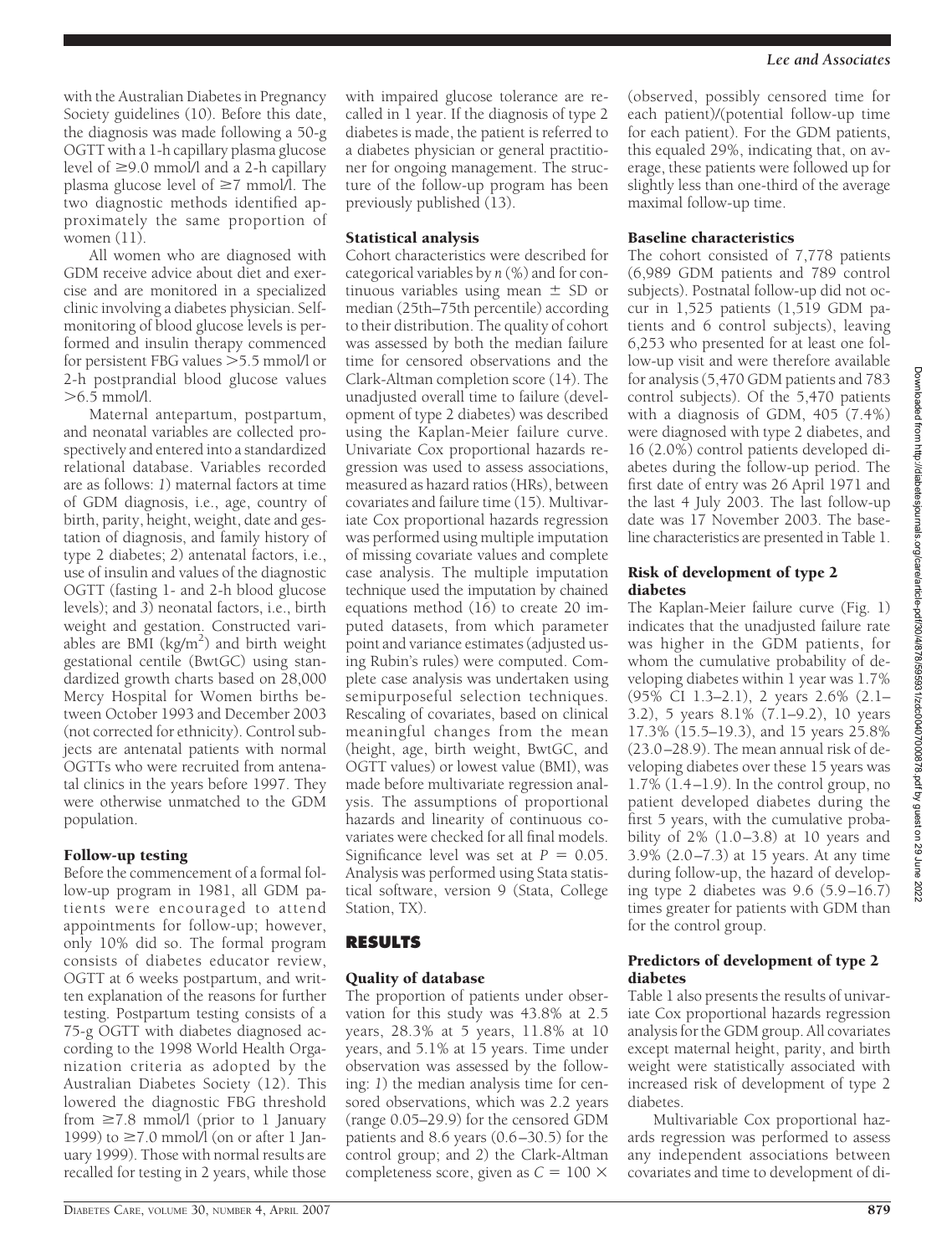# *GDM and risk of type 2 diabetes*

| Covariate                  | Control subjects<br>$(n = 783)$<br>Baseline    | GDM patients ( $n = 5,470$ ) |                     |          |
|----------------------------|------------------------------------------------|------------------------------|---------------------|----------|
|                            |                                                | Baseline                     | $HR*$               | $\cal P$ |
| Race                       |                                                |                              |                     |          |
| Caucasian                  | 702 (89.6)                                     | 3,901 (71.3)                 |                     |          |
| Asian                      | 81 (10.4)                                      | 1,559(28.5)                  | $1.75(1.42 - 2.16)$ | < 0.001  |
| Aboriginal                 |                                                | 10(0.2)                      | $3.26(0.81 - 13.1)$ |          |
| Height (cm)                | $162 \pm 7.0$                                  | $160 \pm 6.5$                | $1.0(0.99 - 1.02)$  | 0.82     |
| Age (years)                | $30.5 \pm 4.6$                                 | $30.7 \pm 5.1$               | $1.03(1.01-1.05)$   | 0.002    |
| Parity                     | $3(2-3)$                                       | $2(2-3)$                     | $1.02(0.95 - 1.10)$ | 0.58     |
| BMI (kg/m <sup>2</sup> )   | $25.8 \pm 3.6$                                 | $26.9 \pm 4.9$               | $1.11(1.09-1.13)$   | < 0.001  |
| Birth weight (g)           | $3,420 \pm 501$                                | $3,269 \pm 555$              | $1.00(1.00-1.00)$   | 0.07     |
| BwtGC                      | $48 \pm 27.9$                                  | $47 \pm 28.7$                | $1.01(1.00-1.01)$   | < 0.001  |
| Gestational age (weeks)    | $39.2 \pm 3.4$                                 | $38.4 \pm 2.7$               | $0.94(0.92 - 0.96)$ | < 0.001  |
| Insulin use in pregnancy   |                                                | 684 (12.5)                   | 8.9(7.1–11.1)       | < 0.001  |
| Family history of diabetes | 131(17)                                        | 1,313(24)                    | $1.4(1.1-1.7)$      | 0.002    |
| FBG (mmol)                 | $4.5 \pm 0.6$                                  | $5.2 \pm 1.1$                | $1.22(1.19-1.25)$   | < 0.001  |
| 1-h blood glucose (mmol)   | $7.4 \pm 1.2$                                  | $10.1 \pm 1.4$               | $1.53(1.48 - 1.58)$ | < 0.001  |
| 2-h blood glucose (mmol)   | $5.7 \pm 1.0$<br>$-1$<br>$(0)$ attp://w/ $(1)$ | $8.1 \pm 1.3$                | $1.35(1.32 - 1.39)$ | < 0.001  |

**Table 1—***Characteristics of GDM patients compared with control subjects and univariate HRs for subsequent development of type 2 diabetes among the GDM group*

Data are means  $\pm$  SD, median (25th–75th percentile), or *n* (%). \*HR (95% CI HR).

abetes. Regression analysis was performed on two datasets. One was formed using multiple imputation techniques to impute missing covariate values for those patients with incomplete covariate data; the proportion of imputed values was 6.5% for all covariates except BMI (19.3% of values imputed). For the second, complete case analysis was used; this dataset contained 3,578 patients, a 38%

reduction in size of the GDM cohort. Because of its small number, the group of 10 aboriginal patients was excluded from all multivariate analysis.

HR estimates and 95% CIs for both datasets are presented in Table 2. When adjusted for measured covariates, the rate of diabetes was 3.5 times greater in patients requiring insulin, 2.1 times greater in Asians compared with Caucasians, and

1.05 times greater for each 10% increase in BwtGC. One-hour blood glucose was a predictor of diabetes; for each 1 mmol increase above 10.1 mmol, the rate of diabetes increased by 1.3 times. Fasting and 2-h blood glucose were not found to be independent risk factors. The proportional hazards assumption, required for valid inference in Cox proportional hazards regression, was met for all covariates



Figure 1—*Kaplan-Meier failure curve by OGTT status.*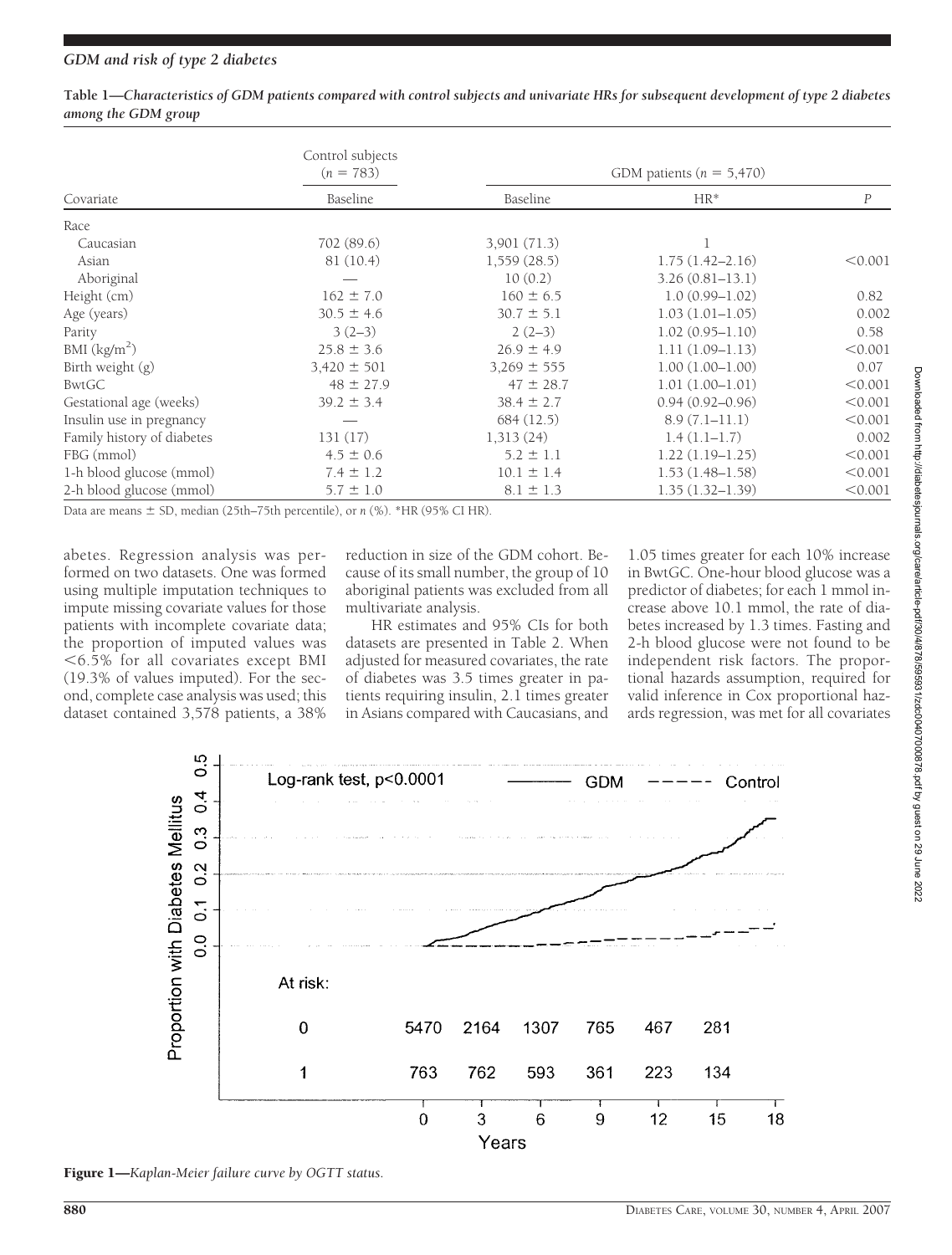been evidence that racial background is an independent predictor for the development of type 2 diabetes after GDM. In a U.K. study (25), 35% of Indo-Asian subjects had persistent glucose intolerance 3 months postpartum compared with 7% of Caucasian and 5% of Afro-Caribbean subjects. Wein et al. (26) (from the same follow-up program as our study) found that patients of Asian ethnicity had a twofold increased risk of developing diabetes in the first 6 months postpartum. Not surprisingly, 9 years later, our study accords with this in that we found Asian origin to be associated with a significant increase in risk of development of type 2 diabetes at long-term follow-up. The hazard of developing diabetes for women of Asian background was 2.1 times more than those of non-Asian background.

Interestingly, underweight Vietnamese women seem to carry the highest risk of development of GDM and have the most severe disease as evidenced by insulin use in pregnancy (27). In contrast, it is overweight Caucasian women who tend to have more severe disease. Asian-born women with GDM also seem to have lower serum cholesterol levels than their Caucasian counterparts (28). Together, these results suggest significant underlying metabolic differences in the pathogenesis of GDM and, perhaps, type 2 diabetes, between Asian and Caucasian women differences that certainly warrant further investigation. Clearly, racial background should be included as a covariate in any future studies of GDM and development of type 2 diabetes.

Fasting hyperglycemia is generally regarded as indicating a more significant metabolic abnormality than postprandial glucose level because it is thought to re $f$ lect insulin resistance rather than  $\beta$ -cell abnormality. However, we found that, when adjusted for 1-h blood glucose, the FBG in the diagnostic OGTT during pregnancy was not a significant predictor of later development of type 2 diabetes. FBG has been studied more often than 1- and 2-h blood glucose levels. In our study, we found that 1-h blood glucose was a predictor of type 2 diabetes; however, when adjusted for 1-h blood glucose, 2-h blood glucose was not predictive. Physiologically, the 1-h blood glucose is thought to reflect first-phase insulin release, which is believed to be deficient in GDM and type 2 diabetic patients and may explain its apparent better-predictive value (26). Validation studies would be needed to confirm the evidence that 1-h blood glu-

**Table 2—***HRs and 95% CIs for significant covariates using imputation and complete case methods*

| Covariate                                             | Imputation        | Complete case     |
|-------------------------------------------------------|-------------------|-------------------|
| n                                                     | 5,470             | 3.578             |
| Insulin usage                                         | $3.5(2.6-4.7)$    | $3.4(2.5-4.7)$    |
| Asian race                                            | $2.1(1.7-2.7)$    | $2.4(1.9-3.2)$    |
| FBG (mmol)                                            | $1.1(0.9-1.2)$ *  | $1.0(0.9-1.1)$ *  |
| 1-h blood glucose (mmol)                              | 1.3(1.21.4)       | $1.3(1.2 - 1.4)$  |
| 2-h blood glucose (mmol)                              | $1.0(0.9-1.1)$ *  | $1.0(0.9-1.1)$ *  |
| BwtGC (per 10-unit increase from mean)                | $1.05(1.0-1.1)$ † | $1.03(1.0-1.1)$ † |
| BMI (5-unit increase from BMI = $20 \text{ kg/m}^2$ ) | 1.4(1.21.6)       | 1.6(1.41.8)       |

All *P* values  $\leq 0.001$ , except  $*P > 0.10$  and  $\dagger P = 0.02$ .

except BMI. Additive hazard modeling suggested that, for BMI, the hazard increased after a lag time of 5–7 years from the index pregnancy. Its exclusion/ inclusion had no substantive influence on HRs of the other covariates in the model.

**CONCLUSIONS** — Our study differs from many in the literature in that it involves a large cohort of patients followed up over many years and uses survival analysis to account for diminished cohort retention when assessing cumulative long-term risk of diabetes and significant predictors. In a systematic review of 28 published studies, Kim et al. (17) found that few reported life-table or survival analysis in their results. The cumulative incidence rates ranged from 2.6% at 6 weeks to 70% at 28 years after delivery. However, once adjusted for cohort retention, the differences between studies were markedly reduced.

# Development of type 2 diabetes

We found the risk of development of type 2 diabetes increased with time from the index pregnancy in both the GDM and control groups. For the GDM group, the cumulative proportion of patients developing diabetes was 1.7% at 1 year postpartum, 17% at 10 years, and 25% at 15 years. This differed from the findings of Kim et al. (17) who reported that cumulative incidence increased markedly in the first 5 years after delivery but then reached a plateau after 10 years. Our findings concur with those of Albareda et al. (18) who used life-table analysis in this setting and found a cumulative incidence of diabetes of 14% at 11 years.

Many other studies only reported incidence of type 2 diabetes up to 1 year postpartum, and these ranged from 3% (19) to 38% (20). Heterogeneity of population and different diagnostic criteria

may account for the large range in outcome. Application of survival analysis methods after adjustment of GDM diagnostic criteria to these and other such databases could be helpful in determining what population features are important in the different outcomes.

Most authors (including us) regard the risk of diabetes as a risk of type 2 diabetes. We have previously reported (21) the prevalence of GAD antibodies (a marker for autoimmune or type 1 diabetes) in women in our follow-up study. This suggested that  $\sim$  5% of the women who developed diabetes had type 1 diabetes, with the prevalence of anti-GAD antibodies in all women who had had GDM being 1.8%.

## Predictive factors in development of type 2 diabetes

We found that insulin use in pregnancy was the strongest predictor for the longterm development of type 2 diabetes, with an HR of 3.5. Other significant predictors were Asian origin when compared with Caucasian, elevated 1-h blood glucose levels, and increasing BMI. Increasing BwtGC, while statistically significant, was not thought to be a clinically significant predictor.

Insulin use in pregnancy has been inconsistently associated with long-term development of type 2 diabetes. Some studies have shown it to be predictive (7,19,22), while others have not found any association (6,23). The use of insulin in pregnancy for management of GDM depends heavily on doctor/patient preference and local protocols; therefore, it is perhaps not surprising that the association is inconsistent in different study populations.

It has long been recognized that some racial groups are more susceptible to diabetes than others (24). There has also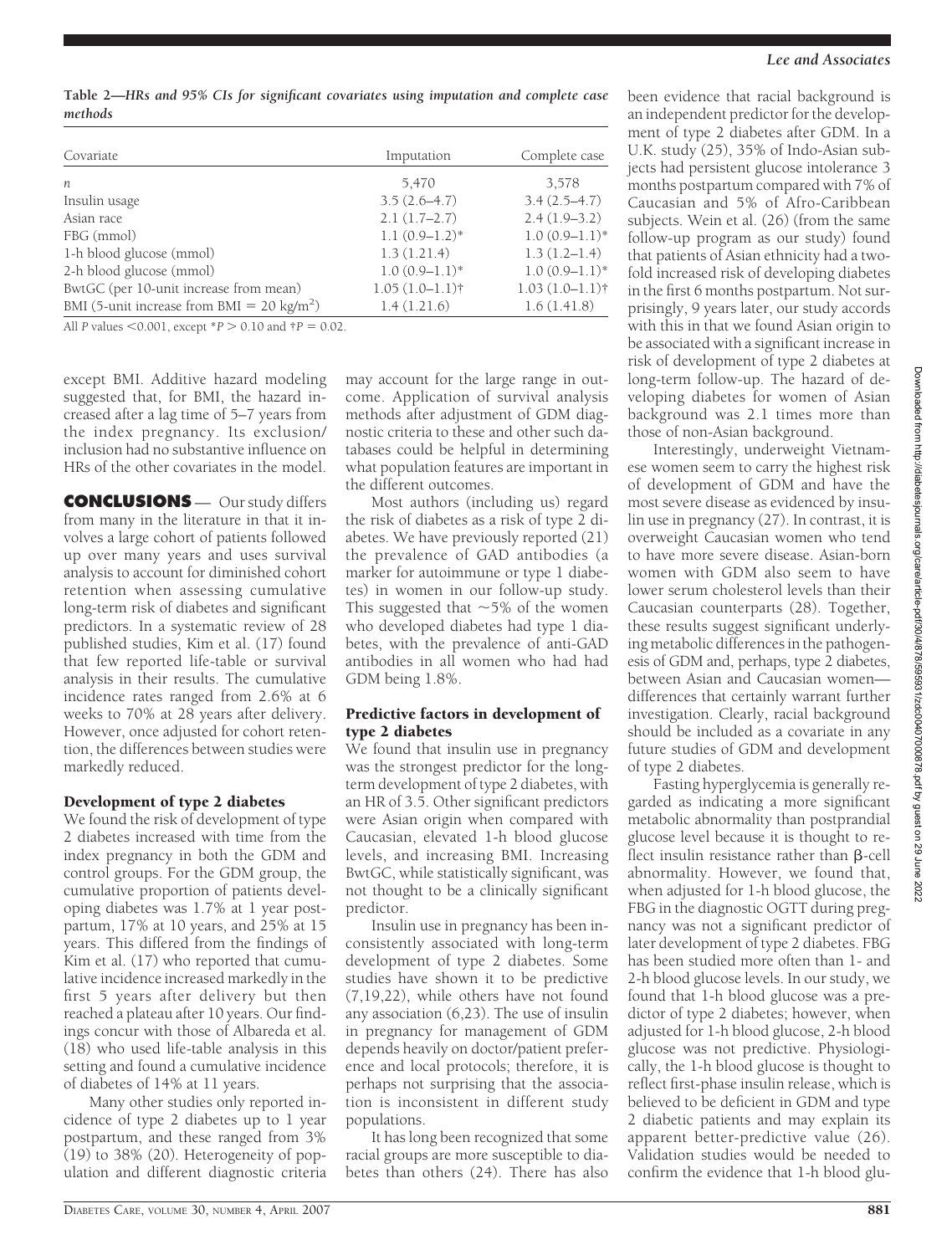## *GDM and risk of type 2 diabetes*

cose is a better predictor of development of type 2 diabetes.

Previously published data are inconsistent on the predictive value of birth weight. When not adjusted for gestational age, birth weight >4 kg has variably been associated (29) and not associated (6) with later development of abnormal glucose tolerance. When adjusted for gestational age, one study has shown a positive association (26) and another (7) no association. We found a 1.05 times greater risk of development of type 2 diabetes for each 10% increase in BwtGC, but birth weight itself was not associated with increased risk in our study. While statistically significant, the clinical significance of this increase in hazard suggests that birth weight, when adjusted for gestation, is not an important predictor of outcome. In addition, insulin use is a confounding variable when considering birth weight as a predictor, and this may further account for its lack of predictive power.

Increasing BMI is associated with an increased hazard of developing type 2 diabetes. The hazard appears not to be constant but to increase only after a lag time of 5–7 years from the index pregnancy, and any inference based upon the HRs for BMI in Tables 1 and 2 should be viewed as tentative.

Gestational age at diagnosis of GDM was not tested as a predictor of subsequent type 2 diabetes. As described above, OGTT was recommended to all antenatal patients and performed at 26–28 weeks gestation. A small number of patients may have been diagnosed with GDM before this if they presented with risk factors or glucosuria; however, the gestation at diagnosis was not recorded in the database. Inability to test the association between gestational age at diagnosis and later development of type 2 diabetes relates to the setup of the database 30 years ago and not our handling of the data obtained from it. We do not believe that the omission of gestational age at diagnosis as a predictor invalidates the data presented in the study or the conclusions drawn.

When using survival analysis methodology, it is important to assess both the amount of information (follow-up time) on which inferences will be based and the biases that may be introduced should this information be limited or differ between groups under analysis. Our study had a median duration of follow-up in the censored group of 2.2 years and a completion score of 29% in the GDM group. While

both measures indicate the limited nature of follow-up, should type 2 diabetes develop in any of these censored patients, the cumulative incidence would be greater than we reported.

Crowther et al. (30) have conclusively established the importance of treating GDM during pregnancy with respect to a number of pregnancy outcomes. The impact of GDM goes beyond pregnancy. Our study uses survival analysis to assess a large cohort of women with GDM followed over many years to determine cumulative risk of and predictors for later development of type 2 diabetes. While it is possible to identify factors present during the incident pregnancy that increase the long-term risk of type 2 diabetes, women with a history of GDM are, as a group, worthy of long-term follow-up and early intervention to modify and ameliorate their cardiovascular risk. A better understanding of the molecular basis of insulin resistance and the metabolic syndrome may lead to future pharmacological possibilities. In the meantime, innovative strategies are needed to engage these women in lifestyle modification programs involving increased physical activity and a healthier diet.

#### **References**

- 1. Ryan EA, O'Sullivan MJ, Skyler JS: Insulin action during pregnancy: studies with the euglycemic clamp technique. *Diabetes* 34: 380–389, 1985
- 2. Sattar N, Greer I: Pregnancy complications and maternal cardiovascular risk: opportunities for intervention and screening? *Br Med J* 325:157–160, 2002
- 3. Barden TP, Knowles HC Jr: Diagnosis of diabetes in pregnancy. *Clin Obstet Gynecol* 24:3–19, 1981
- 4. O'Sullivan J: Subsequent morbidity among gestational diabetic women. In *Carbohydrate Metabolism in Pregnancy and the Newborn.* Stowers J, Sutherland H, Eds. Edinburgh, Churchill Livingstone, 1984, p. 174–180
- 5. Grant PT, Oats JN, Beischer NA: The long-term follow-up of women with gestational diabetes. *Aust N Z J Obstet Gynaecol* 26:17–22, 1986
- 6. Coustan D, Marshall W, O'Sullivan P, Carr S: Gestational diabetes: predictors of subsequent disordered glucose metabolism. *Am J Obstet Gynecol* 168:1139– 1145, 1993
- 7. Greenberg L, Moore T, Murphy H: Gestational diabetes mellitus: antenatal vari-

ables as predictors of postpartum glucose intolerance. *Obstet Gynecol* 86:97–101, 1995

- 8. Lauenborg J, Hansen T, Jensen DM, Vestergaard H, Molsted-Pedersen L, Hornnes P, Locht H, Pedersen O, Damm P: Increasing incidence of diabetes after gestational diabetes: a long-term follow-up in a Danish population. *Diabetes Care* 27:1194– 1199, 2004
- 9. Schaefer-Graf UM, Buchanan TA, Xiang AH, Peters RK, Kjos SL: Clinical predictors for a high risk for the development of diabetes mellitus in the early puerperium in women with recent gestational diabetes mellitus. *Am J Obstet Gynecol* 186:751– 756, 2002
- 10. Hoffman L, Nolan C, Wilson J, Oats J, Simmonds D: Gestational diabetes mellitus: management guidelines. *Med J Aust* 169:93–97, 1998
- 11. Henry OA, Shelley-Jones DC, Oats JN, Wein P, Beischer NA: Comparison of the 50 g capillary plasma glucose test with the 75 g venous plasma glucose tolerance test in pregnancy. *J Obstet Gynaecol Res* 22: 215–219, 1996
- 12. Colman PG, Thomas DW, Zimmet PZ, Welborn TA, Garcia-Webb P, Moore MP: New classification and criteria for diagnosis of diabetes mellitus (Position Statement). *Med J Aust* 170:375–378, 1999
- 13. Beischer N, Wein P, Sheedy M: A follow-up program for women with previous gestational diabetes mellitus. *Med J Aust* 166:353–357, 1997
- 14. Clark T, Altman D, De Stavola B: Quantification of the completeness of follow-up. *Lancet* 359:1309–1310, 2002
- 15. Altman D, De Stavola B, Love S, Stepniewska K: Review of survival analyses published in cancer journals. *Br J Cancer* 72:511–518, 1995
- 16. Royston P: Multiple imputation of missing values. *The Stata Journal* 4:227–241, 2004
- 17. Kim C, Newton KM, Knopp RH: Gestational diabetes and the incidence of type 2 diabetes: a systematic review. *Diabetes Care* 25:1862–1868, 2002
- 18. Albareda M, Caballero A, Badell G, Piquer S, Ortiz A, de Leiva A, Corcoy R: Diabetes and abnormal glucose tolerance in women with previous gestational diabetes. *Diabetes Care* 26:1199–1205, 2003
- 19. Lam K, Lauder I, Lee C, Kung A, Ma J: Prediction of persistent carbohydrate intolerance in patients with gestational diabetes. *Diabetes Res Clin Pract* 12:181–186, 1991
- 20. Metzger BE, Bybee DE, Freinkel N, Phelps RL, Radavny RM, Vaisrub N: Gestational diabetes mellitus: correlations between the phenotypic and genotypic characteristics of the mother and abnormal glucose tolerance during the first year postpartum. *Diabetes* 34 (Suppl. 2):111–115, 1985